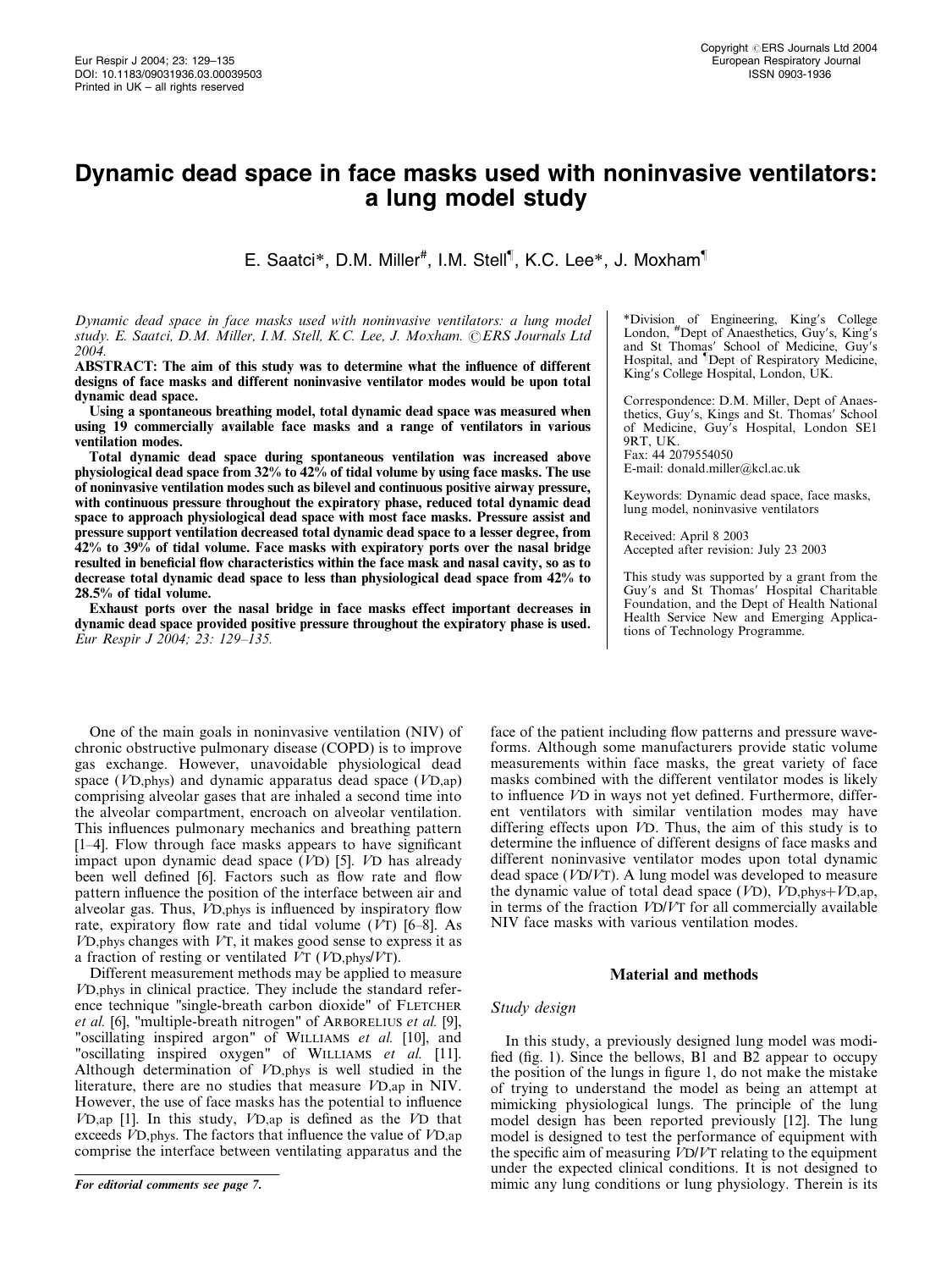

Fig. 1. – Model lung. FM: noninvasive ventilation (NIV) face mask; AD: anatomical dead space; G: gas monitor; V1, V2: one-way valves; SV1, SV2: solenoid valves; S: scavenging system; N<sub>2</sub>O: 100% nitrous oxide; N:  $N_2O$  flow-meter tube; B1, B2: bellows; B: 1-L bag; M: mixing chamber and fan; FS: Frank-Starling pump.

particular advantage; it has a targeted objective that is not contaminated by any clinical condition. In essence, the lung model provides VTs of expiratory gas (100% nitrous oxide  $(N_2O)$  representing alveolar gas) expelled into a NIV face mask ventilation system. The same VT of the mixture that results within the face mask is then inhaled by the model. Since the gas in the atmosphere or from a noninvasive ventilator contains zero  $N_2O$ , the concentration of  $N_2O$  that is inhaled by the model will be a precise measurement of that portion of the volume of exhaled alveolar gas that is rebreathed.

Briefly, a mechanical test lung (Michigan Instruments Inc., Grand Rapids, MI, USA) has both bellows linked so that they move together by a motor-driven Starling pump arrangement. The Starling pump sinusoidally and equally moves both compartments of the test lung in order to simulate spontaneous breathing. VT and respiratory rate can be precisely regulated by means of a stroke-control mechanism and a gearbox.

Solenoid valves (SMC Pneumatics Ltd, Milton Keynes, UK) and one-way valves (Hans Rudolph Inc., Kansas City, MO, USA) were used to separate expiratory (100%  $N_2O$ ) from the inspiratory (mixture of  $N_2O$  and air) gases.  $100\%$  $N<sub>2</sub>O$  was supplied *via* a flow meter to the expiratory side of the model. During inspiration, while the bellows B1 fill with  $N<sub>2</sub>O$  through a one-way valve V1, the bellows B2 aspirate inspiratory gases through an electronically controlled open solenoid valve SV1. During expiration, the one-way valve V2 allows the bellows B1 to empty through to the trachea AD of the model, while solenoid valve SV1 is closed. At the same time, the bellows B2 force the air mixture to the sampling apparatus via the open solenoid valve SV2.

Solenoid valves were used in the model because inspiratory positive airway pressure (IPAP) creates a positive pressure in B2 at the end of inspiration, with the potential of generating unwanted gas flow to the sampling side if passive one-way valves alone are used. The discharge of the inhaled gas mixture to the sampling apparatus is thereby limited to the expiratory phase alone. This is achieved by the switch arrangement mounted on the shaft of the Starling pump to trigger inspiratory and expiratory phases. The computer and data acquisition system (Labview; National Instruments Inc.,

Austin, TX, USA) collects switch signals and controls solenoid valves accordingly. The Resusci Anne Laerdal mannequin head (Laerdal Medical Corp., Stavanger, Norway) was modified by removing the airway obstruction mechanism and a suitable corrugated tube (anatomical dead space) was inserted for attachment to the lung model as shown in figure 1.

To facilitate reliable sampling, the intermittent VTs expelled through SV2 were converted to a more steady flow by the interposition of a 1-L reservoir bag B. In addition, the reservoir bag contributed to mixing, which was completed in a chamber containing a fan. A computer fan was placed inside of a 2-L chamber for mixing the gases. The computer fan had an axial flow impeller and, when the agitator was centrally mounted, excellent top-to-bottom motion was produced resulting in good mixing.  $N_2O$  concentration was measured using a gas monitor (Datex-Ohmeda, Ultima; Division Instrumentarium Corp., Helsinki, Finland) and the results stored in the computer using the data acquisition system.

Dead space of the system (mannequin head and trachea) was measured and adjusted to achieve a VD,phys/VT of 0.32 [13] to mimic the expected *V*D, phys in patients. *VD*, phys was therefore 141 mL, since the VT was 440 mL. In this model, the fractional concentration of  $N_2O$  is equal to  $VD/VT$ .  $VTT$ was measured using a calibrated pitot-tube flow sensor (Dlite; Datex-Ohmeda Ultima) inserted between B2 and SV2.  $N_2O$  sensing was calibrated with 100%  $N_2O$  and an  $N_2O$ calibration mixture (40%) supplied by Datex-Ohmeda. The stroke of the pump was adjusted to achieve a spontaneous VT of 440 mL. Face masks were tested in random order with the operator blinded to the results during the test.

Of the lung models that have been used for measuring VD, this is the only one that provides a direct value for  $VD/VT$  *i.e.* equal to the fractional concentration of  $N_2O$ . The respective use of a very large dead space, one that exceeded the VT many times, and zero dead space gave  $N_2O$  values of 100% and 0%. In spontaneous ventilation, when the pressure in the system is low, solenoid valves are not required as the pressure changes in the apparatus ensure precise opening and closing. However, the use of positive pressure with different ventilation modes could cause gas to flow through SV2 and into the sampling system at an unwanted time during the respiratory cycle. This would result in a value for VD that is excessively large if the timing of the solenoid valves were imprecise. In order to check that the solenoid valves were performing according to the expected reliability of the model, the results obtained using positive pressure with identical apparatus were compared and found to be similar with those obtained in spontaneous ventilation.

## Static volume of face masks

To enable us to examine the relationship between the static and dynamic volumes within face masks, the static volumes of the space between the face of a mannequin and face masks were measured by two different methods. The space was filled with fine dry granular salt and a soft pliable substance (dough) of known constant density of 1.41  $g·mL^{-1}$  in all of 18 NIV face masks and one total face mask (fig. 2). The recorded values were the mean of four measurements.

#### Spontaneous breathing

Eighteen NIV face masks and one total face mask were tested on the mannequin head (table 1). The study was conducted utilising the face masks in the prescribed manner,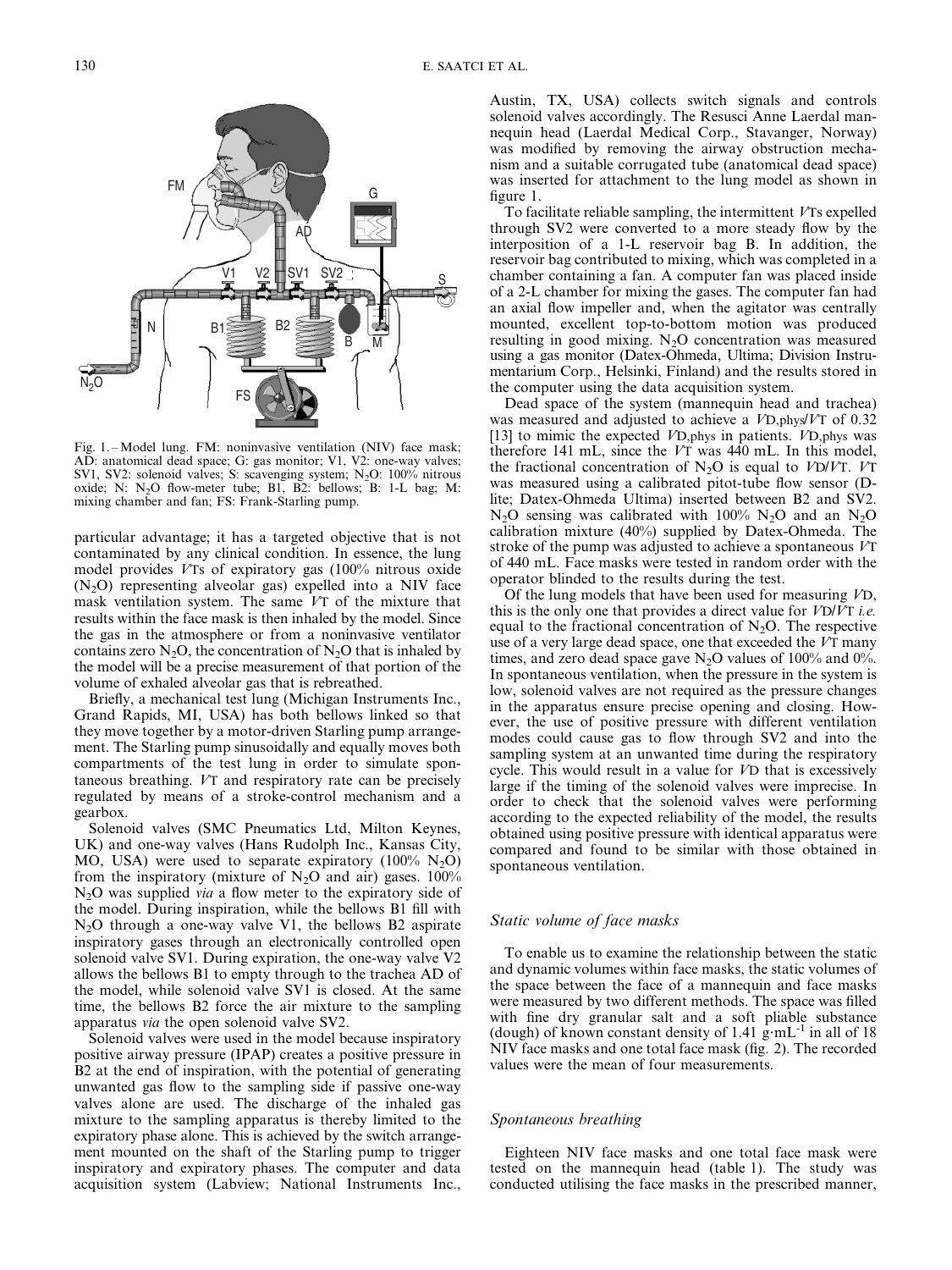

Fig. 2. – Dynamic apparatus dead space  $(V_{D,ap})$  of facemasks versus their static volumes (Resusci Anne Laerdal mannequin head).  $\bullet$ : B&D Electromedical face mask;  $\bigcirc$ : Koo face mask;  $\blacksquare$ : Hans Rudolph facemask;  $\Box$ : ResMed face mask;  $\blacktriangle$ : Respironics face mask.

i.e. no occlusion of holes on face masks. Face masks were applied in a manner sufficient to prevent any leak during breathing in order to obtain the largest VD values. Lung model settings were 19 breaths $\cdot$ min<sup>-1</sup> and 440 mL VT. Each face mask was applied for 5 min to the mannequin head and the  $N_2O$  concentration recorded. This value was based upon the last 90 s of the 5 min of recorded values sampled at 30 samples $s^{-1}$ , these being the most stable. They included 2,700 readings from which mean value and SE were calculated.

Table 1. – Noninvasive ventilation face masks

## Noninvasive ventilation

To assess the effects of different noninvasive ventilators, five commonly available machines were used (table 2). The masks were connected to the ventilators via their recommended patient circuits (fig. 3). This included corrugated tubes and connectors with exhaust ports for Puritan Bennett Knightstar 335 (Puritan Bennett, Pleasanton, CA, USA), Respironics BIPAP S/T (Respironics Inc., Murrysville, PA, USA) and ResMed Sullivan VPAP S/T (ResMed Ltd, North Ryde, New South Wales, Australia). For the Breas 401 (Breas Medical AB, Mölnlycke, Sweden) and NIPPY 1 (B&D Electromedical, Stratford upon Avon, UK), this included corrugated tubes, exhaust valves, exhalation valve lines and pressure lines. Spontaneous breathing patterns remained constant throughout. All ventilators were set to their most sensitive triggering level for both inspiration and expiration, where applicable. Puritan Bennett Knightstar 335 was used both bilevel and continuous positive airway pressure (CPAP) mode.

# Results

Figure 2 shows VD,ap of face masks compared with static volume measurements when the face masks were applied to a Resusci Anne Laerdal mannequin head.

Figure 4 shows the VD/VT fractions in spontaneous breathing with all of the face masks. All face masks increased the VD from 0.32 to 0.42, an average increase of 33.82%.

The use of NIV modes, such as Bilevel (fig. 5) and CPAP

| Company name                  | Mask name                | <b>Size</b> | Abbreviation used | Position of exhaust ports on face masks |  |
|-------------------------------|--------------------------|-------------|-------------------|-----------------------------------------|--|
| <b>B&amp;D</b> Electromedical | Aircraft                 | M           | <b>BD</b> Air     |                                         |  |
| <b>B&amp;D</b> Electromedical | Hebden                   | S           | <b>BD HS</b>      |                                         |  |
| <b>B&amp;D</b> Electromedical | Hebden                   | М           | <b>BD HM</b>      |                                         |  |
| <b>B&amp;D</b> Electromedical | Hebden                   | L           | <b>BD HL</b>      |                                         |  |
| <b>B&amp;D</b> Electromedical | Fleximask                | S           | <b>BD FS</b>      |                                         |  |
| <b>B&amp;D</b> Electromedical | Fleximask                | М           | <b>BD FM</b>      |                                         |  |
| <b>B&amp;D</b> Electromedical | Fleximask                | L           | <b>BD FL</b>      |                                         |  |
| Hans Rudolph                  | Full face mask           |             | HR FM             | 1 (cheek)                               |  |
| Koo                           | Full face mask system    |             | <b>KOO FM</b>     |                                         |  |
| ResMed                        | Mirage NV full face mask | S           | <b>RM NS</b>      |                                         |  |
| ResMed                        | Mirage NV full face mask | М           | RM NM             |                                         |  |
| ResMed                        | Mirage NV full face mask | L           | RM NL             |                                         |  |
| ResMed                        | Full face series 2       | S           | RM SS             | Series (nasal bridge)                   |  |
| ResMed                        | Full face series 2       | М           | RM SM             | Series (nasal bridge)                   |  |
| ResMed                        | Full face series 2       | L           | RM SL             | Series (nasal bridge)                   |  |
| Respironics                   | Spectrum                 | S           | RS SS             | 1 (connector)                           |  |
| Respironics                   | Spectrum                 | M           | RS SM             | (connector)                             |  |
| Respironics                   | Spectrum                 | L           | RS SL             | 1 (connector)                           |  |
| Respironics                   | Total face mask          |             | <b>RS TFM</b>     | 2 (cheeks)                              |  |

S: small; M: medium; L: large.

Table 2. – Noninvasive ventilators and settings

| NIV ventilators  | Respironics<br><b>BIPAP S/T</b> | Breas 401        | NIPPY 1         | Puritan Bennett<br>335 (Bilevel) | Puritan Bennett<br>335 (CPAP) | ResMed Sullivan<br><b>VPAP S/T</b> |
|------------------|---------------------------------|------------------|-----------------|----------------------------------|-------------------------------|------------------------------------|
| Ventilation mode | Bilevel                         | Pressure support | Pressure assist | <b>Bilevel</b>                   | <b>CPAP</b>                   | <b>Bilevel</b>                     |
| <b>IPAP</b>      | 16                              |                  |                 | 16                               |                               | 16                                 |
| EPAP             |                                 |                  |                 |                                  |                               | 4                                  |

NIV: noninvasive ventilation; CPAP: continuous positive airway pressure; BIPAP: bilevel positive airway pressure; IPAP: inspiratory positive airway pressure; EPAP: expiratory positive airway pressure.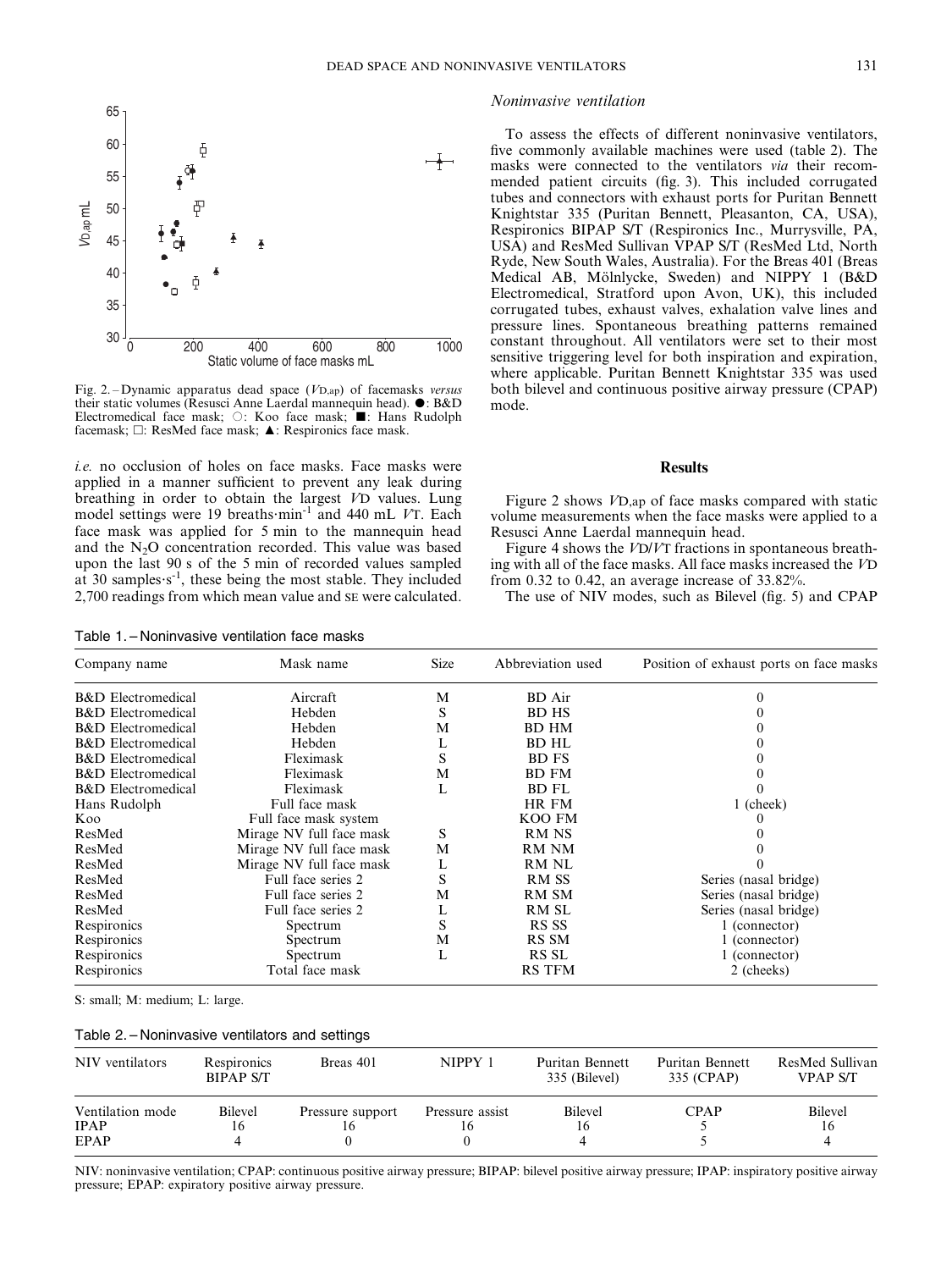

Fig. 3. – Recommended breathing systems for the different ventilators used in this study. a) Corrugated tube and connector with exhaust port for Puritan Bennett Knightstar 335, Respironics BIPAP S/T and ResMed Sullivan VPAP S/T. b) Corrugated tube, exhaust valve, exhalation valve line and pressure line for Breas 401 and NIPPY 1. Reproduced with permission from Intersurgical Ltd, Wokingham, UK.

(fig. 6), with continuous pressure throughout the expiratory phase, reduced VD/VT to mean values of 0.33 and 0.34 with most face masks, a value that approximates VD,phys. Some face mask arrangements resulted in beneficial flow characteristics to decrease VD/VT to less than VD,phys (fig. 5; ResMed

full face series 2). Face masks with expiratory ports over the nasal bridge resulted in beneficial flow characteristics within the face mask and nasal cavity, to decrease VD/VT to less than VD,phys from 42% to 28.5% of VT. Exhaust ports at other sites were not nearly as beneficial with ports located in the face mask over the cheeks, performing slightly better than exhaust ports located at the mask-connector site.

Pressure-controlled and pressure-support ventilation decreased VD/VT to a lesser degree, to 0.39, an average increase of  $22.8\%$  (0.6) above *V*D, phys.

The Respironics BIPAP S/T with IPAP 16 cmH<sub>2</sub>O gave values for  $\overline{V}D/VT$  that varied between 0.26–0.39, (the respective face masks included the ResMed full face series 2 (size small) and the Koo full face mask system; fig. 5).

The Breas 401 pressure-support ventilator and NIPPY 1 pressure-assist ventilator gave almost identical values for VD/ VT that varied between 0.34–0.44 (the respective face masks used were Respironics Spectrum (size small) and Respironics total face mask) for Breas 401, and between 0.33–0.44 (the respective face masks used were B&D Electromedical Hebden (size small) and Respironics total face mask) for NIPPY 1 (fig. 7).

With the Puritan Bennett Knightstar 335 (bilevel mode),



Fig. 4. – Total dynamic dead space  $(VD/VT)$  of noninvasive ventilation (NIV) face masks in spontaneous breathing. Refer to table 1 for abbreviations.



Fig. 5. – Total dynamic dead space (VD/VT) of bilevel noninvasive ventilation (NIV) face masks. Z: Respironics BIPAP S/T;  $\Box$ : Puritan Bennett Knightstar 335 Bilevel;  $\blacksquare$ : ResMed Sullivan VPAP S/T. Refer to table 1 for abbreviations.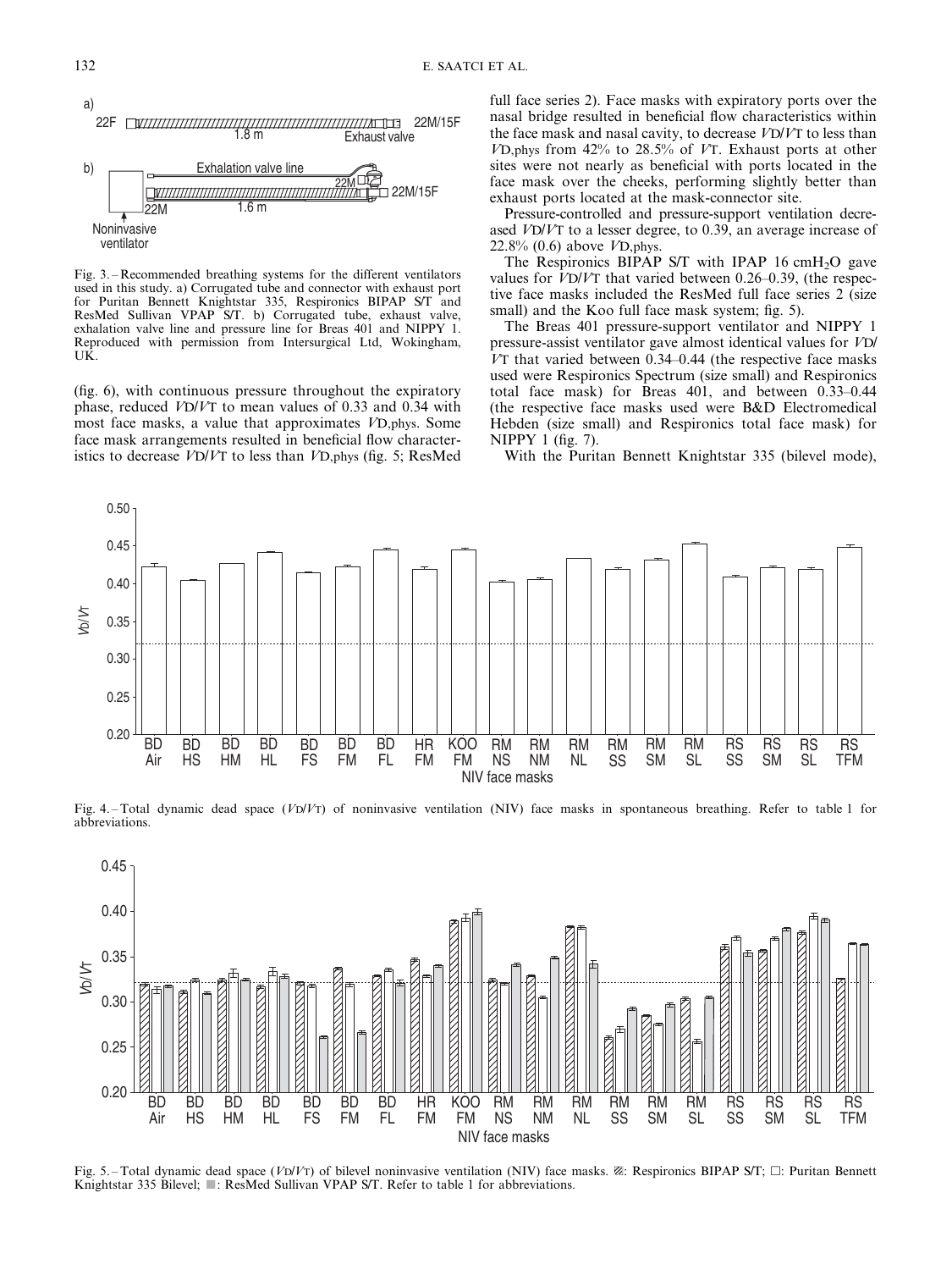

Fig. 6.-Total dynamic dead space (VD/VT) in bilevel versus continuous positive airway pressure (CPAP) noninvasive ventilation (NIV) face masks. Z: Puritan Bennett Knightstar 335 Bilevel;  $\Box$ : Puritan Bennett Knightstar 335 CPAP. Refer to table 1 for abbreviations.

the values for VD/VT varied between 0.26–0.39 (the respective face masks used were the ResMed full face series 2 (size large) and Koo full face mask system; fig. 5). When Puritan Bennett Knightstar 335 was used in CPAP mode, the values for VD/VT were no different from its use in Bilevel mode (fig. 6).

With the ResMed Sullivan VPAP S/T the values for  $\widehat{VD}/\widehat{V}$ T varied between 0.26–0.40 (the respective face masks used were the B&D Electromedical Fleximask (size small) and Koo full face mask system; fig. 5).

All the differences that can be observed in the figures are real differences with p-values that were so small as to be reported as equal to zero, even when the differences were as small as 0.22%.

# **Discussion**

The lung model enables the VD/VT fraction to be measured directly with great accuracy, with an average SE of 0.0018 or 0.5% of mean values. Being a laboratory study, the precision is such that even small unimportant differences noted in the figures are significantly different statistically speaking. All the

differences that can be observed in the figures have p-values equal to zero as each reading was based upon 2,700 readings. The precision reflected by these statistics relates to the accuracy of the measuring equipment and the lung model arrangement. Variations between results may be affected to a much greater extent by application of the face mask to the mannequin or synchronisation of the ventilator.

VD/VT during spontaneous ventilation was increased by using face masks above VD,phys from 32% to 42% of VT. The use of NIV modes such as bilevel and CPAP, with continuous pressure throughout the expiratory phase, reduced VD/VT to close to VD,phys with most face masks. Pressure-assist and pressure-support ventilation without positive end-expiratory pressure (PEEP) decreased VD/VT to a lesser degree, from  $42\%$  to 39% of VT. Face masks with expiratory ports over the nasal bridge resulted in beneficial flow characteristics within the face mask and nasal cavity, which decreased VD/VT to less than  $VD$ , phys from 42% to 28.5% of  $VT$ .

Not surprisingly, in spontaneous ventilation, VD increases the  $VD$ , phys by  $0.5(33.8)\%$ . The correlation between the static volume measurements within face masks and the VD measurements was only 0.36 (fig. 2). This means that volumes within face masks bear little relation to the VD (fig. 4). Respironics



Fig. 7. – Total dynamic dead space (VD/VT) in bilevel versus pressure-support and pressure-assist noninvasive ventilation (NIV) face masks.  $\mathbb{Z}$ : Respironics BIPAP S/T;  $\Box$ : Breas 401;  $\Box$ : NIPPY 1 Dynamic total dead space (VD/VT). Refer to table 1 for abbreviations.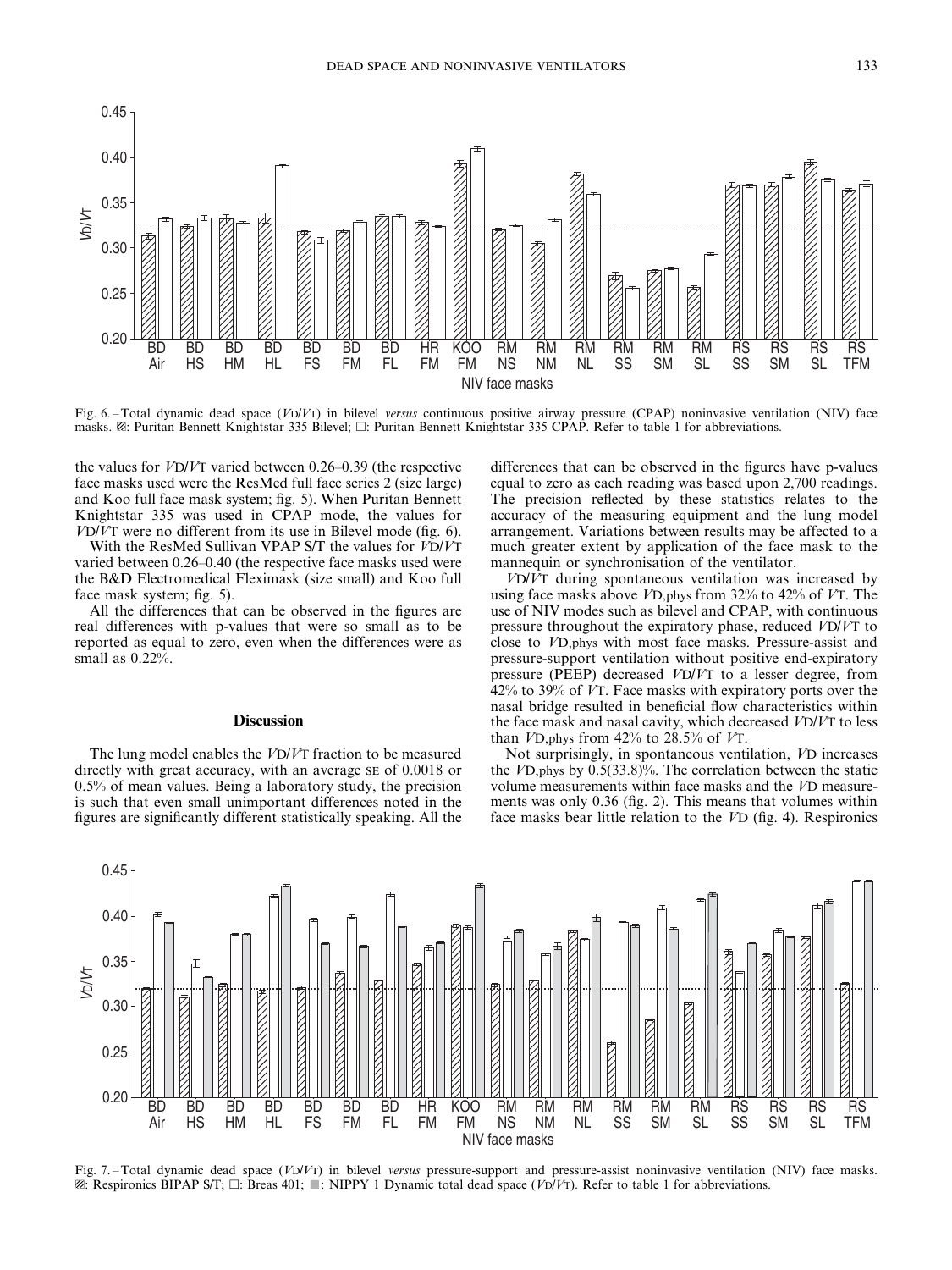total face mask is believed to have large dead space as it covers the whole face, and has a static dead space volume of ~967 mL. However, the present data show that even with spontaneous breathing, the VD is not much bigger than most other face masks. This unexpected result may be explained by the streaming effect of gas through the face mask.

The "elimination point" in a breathing system is the point beyond which exhaled alveolar gases are not returned to the alveolar compartment of the patient and, therefore, cannot contribute to VD. For people breathing spontaneously under normal conditions, the elimination point is at the mouth. VD under these circumstances is then equal to VD,phys, with VD,ap equal to zero. During Bilevel and CPAP, because of the positive pressure during the expiratory phase, the elimination point moves within the face mask, closer to the patient so as to be almost identical to the usual point of elimination, at the mouth. Although there is an exhalation port in the patientbreathing system as well as peripherally located holes in some of the face masks, exhaled gases during Bilevel and CPAP, in contrast with spontaneous breathing, cannot be passing through the exhalation port of the breathing system, otherwise a greater VD,ap would have been recorded in the study. This effectively makes the position of exhalation ports, expiratory valves that are located in any position other than somewhere attached to the face mask, redundant if an adequate positive pressure is maintained throughout the expiratory phase. This statement is not true if the expiratory pressure is equal to ambient pressure. This is illustrated in figure 7 by the observation that the same face masks under conditions of pressure-support and pressure-assist ventilation did not perform nearly as well. This finding has already been shown in the clinical setting [4, 5]. In this study, it is both the flow during the expiratory phase and the flow pathway that was thought to lower  $VD$ , ap.

In figure 5, face masks with exhaust ports or perforations over the nasal bridge worked best to decrease dead space. Exhaust ports at other sites were not nearly as good with ports located in the face mask over the cheeks performing slightly better than exhaust ports located at the maskconnector site. What may distinguish the ResMed Series 2 from the other face masks containing exhaust ports? Is it the fact that the perforations over the nasal bridge possibly result in asymmetrical gas flow within the face mask? If that were the reason, then the Hans Rudolph face mask with an exhaust port over one cheek would have performed notably better than the face masks with ports overlying both cheeks such as the Respironics total face mask. The differences noted here are too marginal to say that biased flow within the face mask is the explanation. To obtain a better understanding of the factors that influence VD in facemasks, fluid dynamic studies using engineering tools would be helpful in defining and guiding future designs of face masks.

By contrast, in spontaneous ventilation, it was surprising to find minimal effect on dead space with the use of exhaust ports on the face masks (Hans Rudolph full face mask, ResMed full face series 2, Respironics Spectrum and total face mask). It would be expected that exhaust ports in face masks would help expired flow to discharge by a beneficial flow stream and consequently reduce dead space [13]. However, if the pressure is low in the face masks during the expiratory phase, it would appear to limit the effectiveness of gas elimination via the holes in the face mask, thereby not providing the flow stream characteristics that are seen at higher pressures.

Since one of the aims of this study was to demonstrate the effects of different NIV ventilation modes upon VD,ap, the most commonly used NIV ventilation modes were examined: Bilevel, CPAP, pressure-support ventilation, and pressure-assist ventilation (figs 5–7). It was shown that with all face masks,

VD/VT was reduced considerably when using Bilevel or CPAP (from 0.42 to 0.33 and 0.34, respectively) and pressuresupport or pressure-assist ventilation (0.39). It is to be noted that the VD/VT fraction is reduced more in the case of Bilevel and CPAP than pressure-support and pressure-assist ventilation. What Bilevel and CPAP have in common and in contrast with pressure-support and pressure-assist ventilation, is constant pressure throughout the expiratory phase. The reason this decreases dead space is that the positive pressure during expiration forces exhaled gas out of the main stream, thus moving the elimination point nearer to the patient. In other words, the effect of fresh gas flow during expiration is directly related to good flushing of the face mask.

There was no important difference in the VD/VT fraction between Bilevel and CPAP, nor was there a difference between the different makes of Bilevel ventilators. From the findings it is unknown whether other ventilator parameters, such as inspiratory flow pattern, inspiratory and expiratory triggering or response time are important influences of the VD/VT fraction. Although it is likely they have little influence, further study is needed to describe the detailed effects of ventilator trigger characteristics.

Comparing pressure-support with pressure-assist ventilation, no difference was found between VD measurements. As the expiratory phase is the key to determining VD, it is not surprising that there is no difference between these modes as there is zero flow from the ventilator side during expiration in both.

The differences between the masks were minor. The biggest VD measured was the Koo full face mask system and the smallest was the ResMed full face series 2 during Bilevel. This was recorded as less than the VD,phys. This may be explained from the flow characteristics within the mask design. The ResMed full face series 2 face mask has openings at the level of the bridge of the nose. During CPAP and Bilevel, flow circulation within the face mask of the current model would appear to cause air to circulate via the mouth opening and nasal cavity, decreasing anatomical dead space by shifting the elimination point to the level of the nasopharynx.

From figure 5 it may be observed that similar results occurred using the B&D Electromedical small and medium fleximask face masks with ResMed Sullivan VPAP S/T ventilator as with the ResMed series 2 using Bilevel or CPAP modes. To explain this finding, it must be postulated that similar face mask flushing mechanisms that involved the nasal cavity must have been in operation. That leads to the question of why did it not occur with other Bilevel ventilators? There is always the possibility that when using the B&D Electromedical small and medium fleximask face masks, the ability to hold a reliable seal at the nose of those particular design and sizes of face mask may not have been as good on the mannequin as on a real face. So, in effect, a leak at the nose could conceivably have produced the same effect as the dedicated nasal exhaust ports on the ResMed series 2 face masks. The results were obtained blind, so there is no way of knowing what the real mechanism is in this instance.

The limitation of the model was that leaks were sometimes present between the mannequin head and face masks. Leaks were minimised by applying masks tightly but without any shape and volume deformity. However, with some masks there may be minor leaks due to fitting problems. Since ventilators compensated for minor leaks and the compared ventilation modes were constant pressure-based, any errors are probably unimportant. The likely effect of any such error is to be biased in the direction of decreasing dead space as it has been shown that poorly fitting masks decrease VD [13]. A second problem encountered was that some ventilators failed to trigger with every breath. The NIPPY 1 trigger decreased